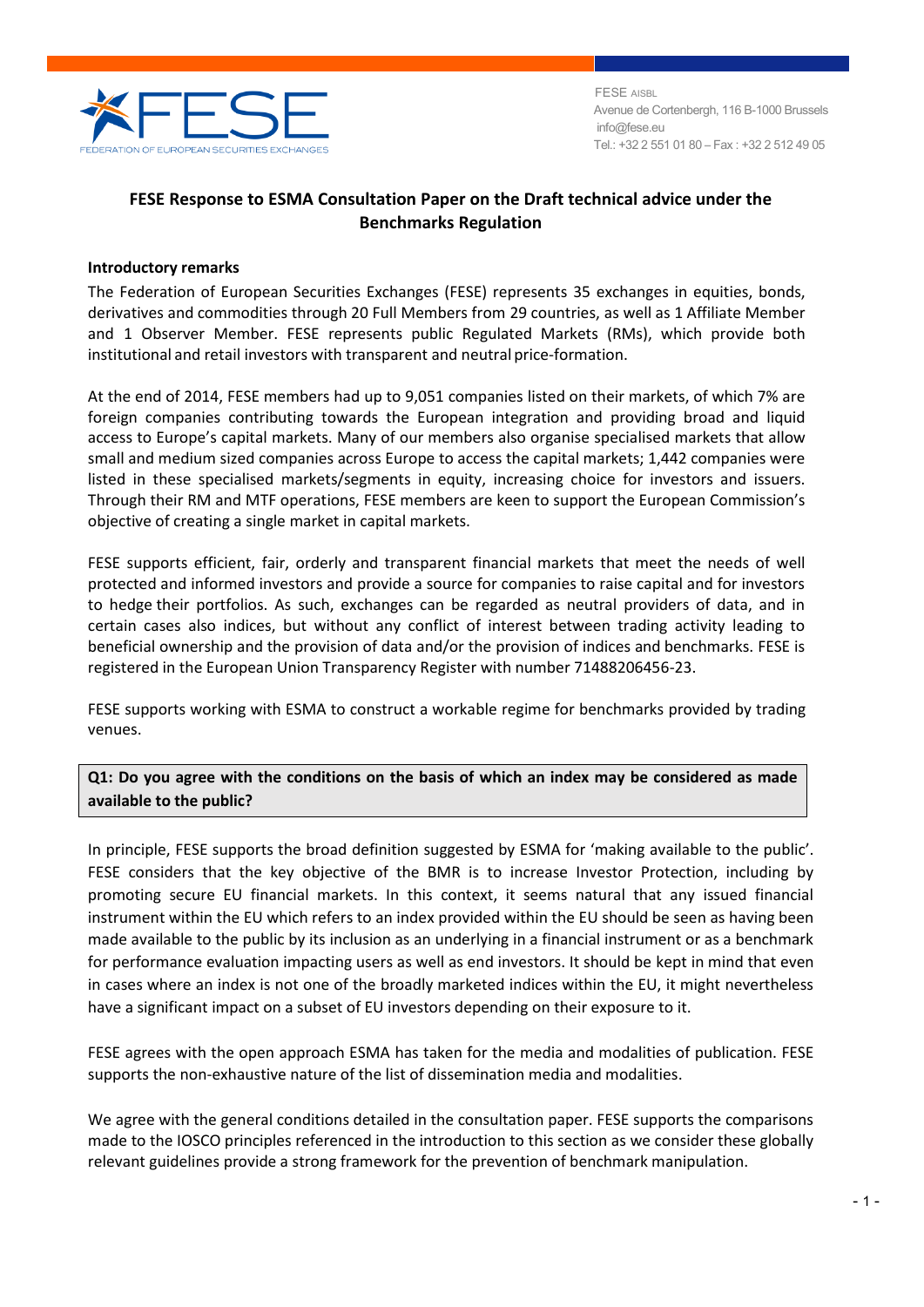The overarching reason for introducing this legislation is to strengthen consumer and investor protection, therefore allowing potential loopholes in the regulation would clearly be unreasonable. In this context FESE supports ESMA's approach in saying that an index would have to be (at least potentially) accessible to an indeterminate and open group of recipients (e.g. one or more). We would like to ask ESMA to consider stressing in its final document that any issued financial instrument within the EU which refers to an index provided within the EU, irrespective of where it is administered, should be seen as having been published (i.e. made available to the public) alone by its inclusion as an underlying of any financial instrument in the EU.

FESE agrees with ESMA's approach into "customized basket of securities" where they are used solely for asset allocation purposes but would like to suggest that ESMA makes it clear in its RTS that where these baskets include a more formal calculation methodology, rather than just holding a security, that it should be included in the definition of an index. We see a risk that loopholes within the regulation might be generated by having something that is essentially an index masquerading as basket of securities.

FESE agrees with ESMA's suggestion that however the data is provided to recipients through whatever medium, with or without a license agreement, for payment or for free, should be considered as being made available to the public. We agree that creating an exhaustive list of communication channels could stifle growth and would not be future-proof.

FESE also agrees with ESMA that the frequency of dissemination should ideally be in line with the frequency of calculation but agrees that it could cause a loophole in the regulation. FESE would like to suggest that ESMA considers that the dissemination frequency should be in line with the published index methodology, which could go some way to remove the loophole mentioned.

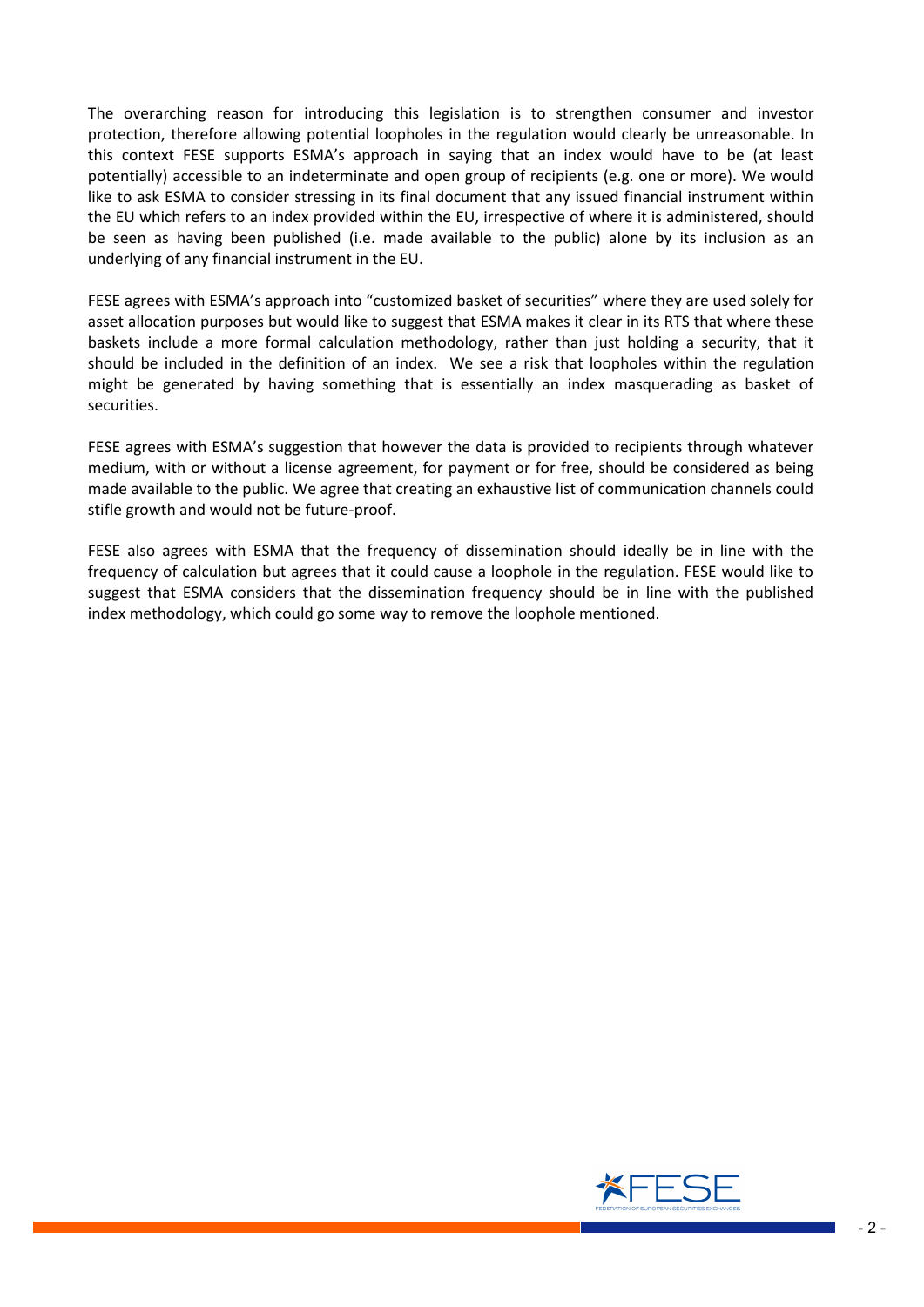**Q2: Do you agree with the proposed specification of what constitutes administering the arrangements for determining a benchmark?**

FESE agrees with the draft technical advice. FESE supports ESMA's specification of what constitutes administering arrangements for determining a benchmark given that it is broadly in line with the IOSCO principles.

We agree that the creation or setting of a benchmark methodology is pivotally important for an administrator. FESE supports the suggestion of ESMA that any activity in relation to the provision of a benchmark can be outsourced or carried out by a third-party as long as the administrator remains in control of the performance of the outsourced activity. We wholly agree that the governance arrangements would fall under control rather than provision of a benchmark.

In the context of administering the arrangements for determining a benchmark ESMA is supposed to provide technical guidance on the details of the internal review and the approval of a given methodology, as well as the frequency of such review (Art 13 (1) (b) and (3) "Transparency of methodology"). We are well aware about Art 5 (3)(a) Oversight function requirements in this context, which requires that the oversight of the administrator encompasses the reviewing of a benchmark's definition and methodology at least on an annual basis. However, a fully rules-based methodology will not require a review with such a frequency while this requirement will be extremely costly while not providing any value-add to the market. There are Index Providers in the market providing several thousand indices, many of them rules-based and neither critical nor significant. In this context we would deem it most important that ESMA considers a proportionate approach as regards the frequency of reviews, in a way which is allowed under its mandate both for Art 5 and Art 13. FESE would like to propose that ESMA could at least have a consideration as regards the significance of a benchmark that takes into consideration if an index (family) is fully rules-based or not.

**Q3: Do you agree that the 'use of a benchmark' in derivatives that are traded on trading venues and/or systematic internalisers is linked to the determination of the amount payable under the said derivatives for any relevant purpose (trading, clearing, margining, …)?**

FESE supports ESMA's decision not to widen the concept of issuance to encompass derivatives. ESMA rightly recognises that trading venues do not issue financial contracts and should not be considered 'issuers'.

However, FESE is concerned by ESMA's statement that market operators are "caught under the second point (b) of the definition of 'use of a benchmark'. When determining the contract values or final settlement prices for financial instruments (which could be seen as the amount payable under a financial instrument), exchanges and/ or clearing houses do not benefit at all economically from changes of the value (price) of an index, having therefore no inherent conflict of interest.

Recital 19 states:

*"Reference prices or settlement prices produced by central counterparties (CCPs) should not be considered to be benchmarks because they are used to determine settlement, margins and risk management and thus do not determine the amount payable under a financial instrument or the value of a financial instrument."* 

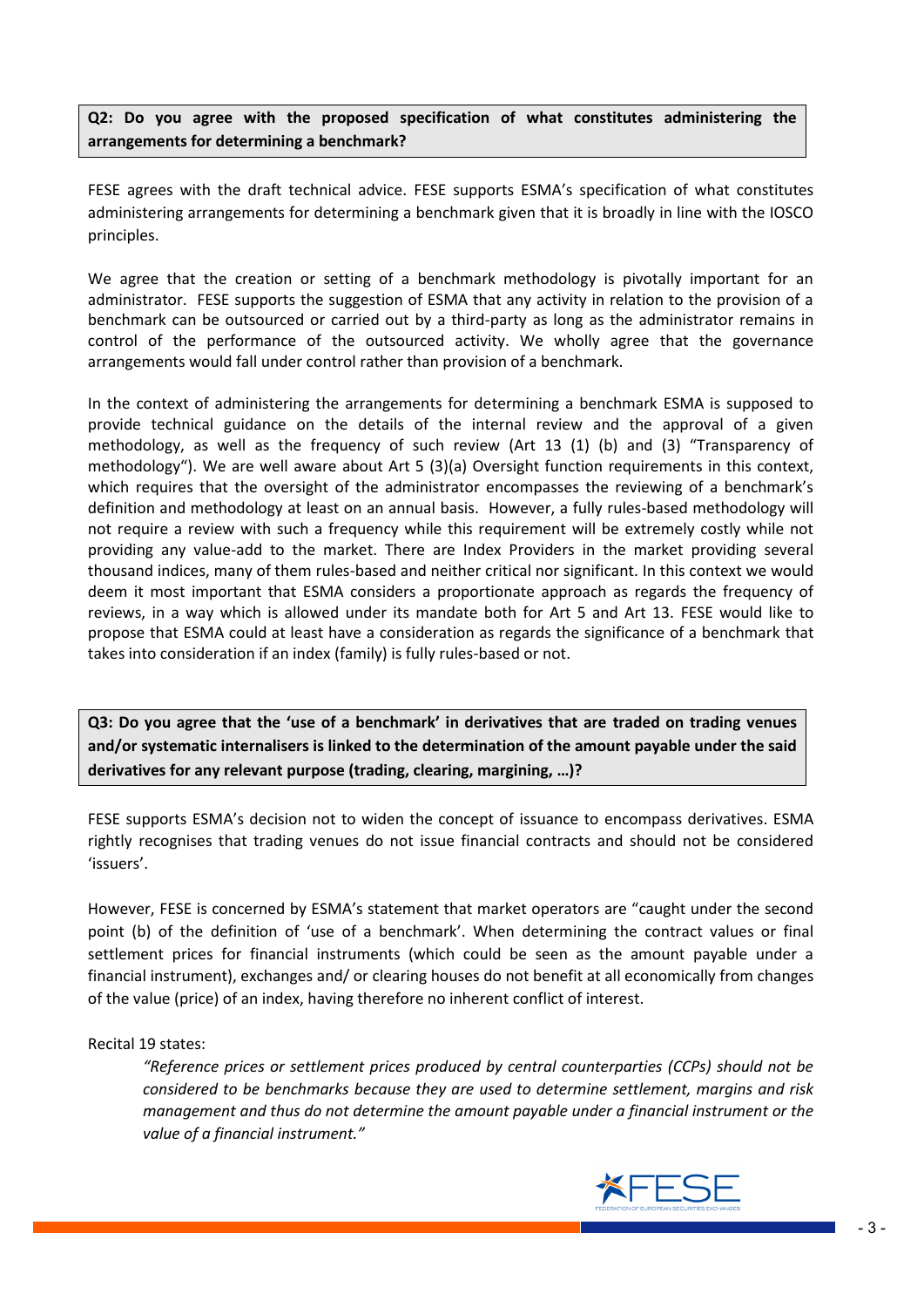Exchanges determine settlement prices as well and the recital clearly mentions settlement prices not being an amount payable. We therefore question whether exchanges can be placed under the scope of this second bullet as the term "amount payable" has not been defined.

Taking into account the above:

- The 'neutral' position, and
- The scope of the term 'amount payable'

FESE believes exchanges or clearinghouses do not belong to the "user definition" in the proposal, due to their neutral positioned services towards market participants and they are already highly regulated and supervised.

Please note: ICE does not agree with these comments.

### **Q4: Do you have any comments on the proposed specification of issuance of a financial instrument?**

In general, FESE is supportive of ESMA's intention to clarify the definition of 'use of a benchmark' by capturing all different types of users of benchmarks – nevertheless, in our view, regulated markets are not, and should not be considered to be issuers under the Benchmark Regulation.

Please note: ICE does not agree with these comments.

**Q5: What are your views on the transitional regime proposed to assess the nominal amount of financial instruments other than derivatives, the notional amount of derivatives and the net asset value of investment funds when regulatory data is not available or sufficient?**

FESE considers that there is insufficient detail on how the nominal amount of financial instruments is to be calculated. It is not clear how an administrator can access this information. How it is to be determined which instruments/contracts/investment funds reference a benchmark.

There may or may not be a licence in place. When there is not a licence then it is not clear how the administrator can determine which instruments reference a benchmark.

FESE would like to make a number of practical comments in this respect:

- We support ESMAs consideration in paragraph 68 to broadening the regime for publicly available trade repository data.
- As many actors in this process will be calculating outstanding amounts on the benchmarks, it should be understood that is a 'work in progress'. There might be differences in how the data is aggregated, calculated or differences in approach to what is in scope between market participants and regulators. The process of coming to a decision on the outstanding value should be a process of discussion between the benchmark administrator and the regulator in order for both parties to come to an understanding.

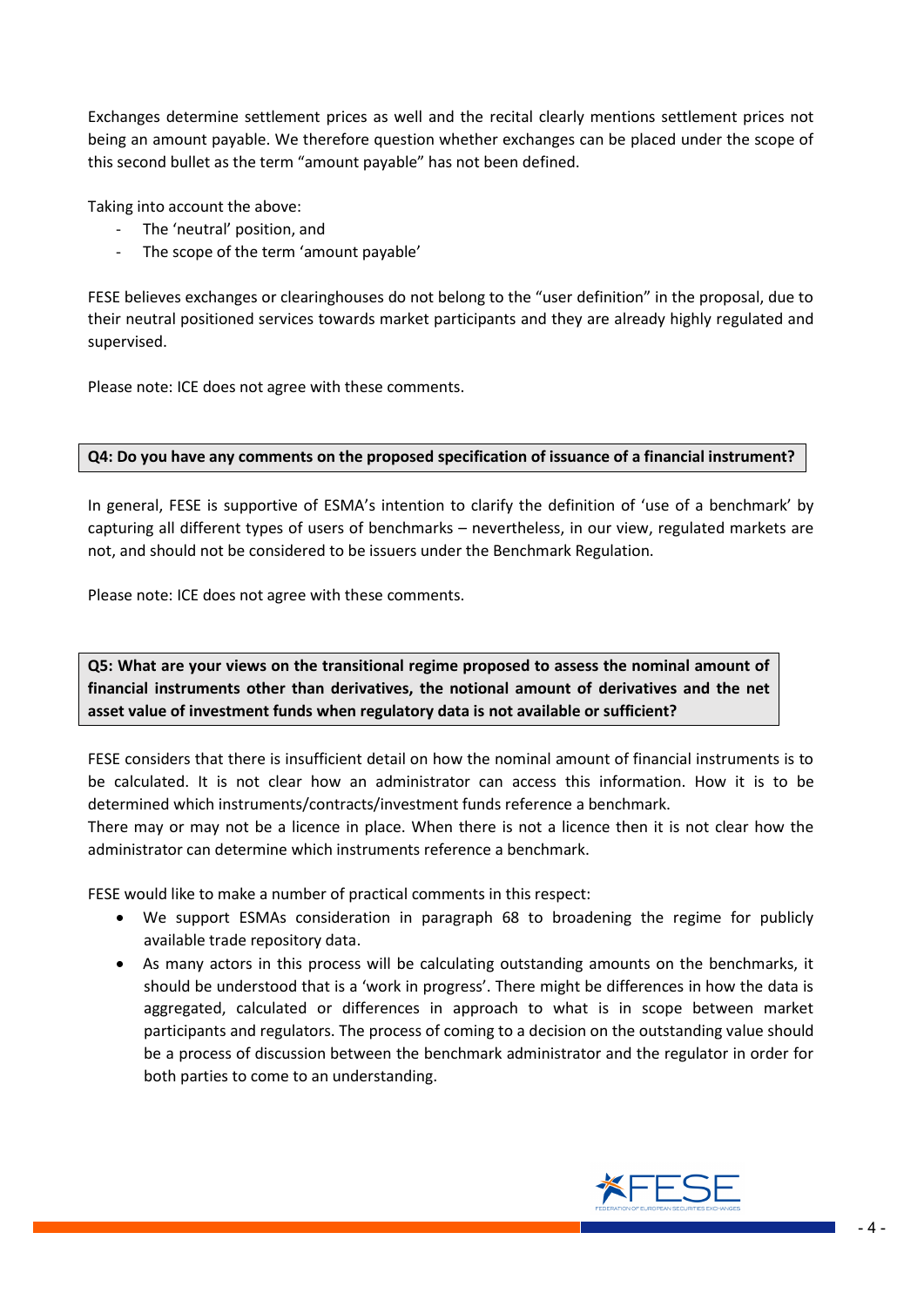Transitional regime specific topic:

 To use data from private providers of information will also help to calculate the threshold on the short term providing it will not generate extra costs for the administrators.

## **Q6: Do you agree with the measurement performed at a specific point in time for assessing whether a benchmark hits the thresholds specified in Article 20(1) to be considered as critical?**

With the following FESE would like to comment on Statement 79 and 80 within the consultation document.

FESE agrees that only a very small number of commodity benchmarks will fall into the category of critical benchmarks. However, when it comes to the seasonal pattern of some commodity prices or consumption volume it is not a matter of size, liquidity of the market or usage of a Benchmarks but of the characteristics of the underlying commodity. Commodities that follow seasonal patterns because of physical characteristics (e.g. non-storability, weather-dependency or season-driven consumption) do so even in relatively liquid markets. For these commodity benchmarks a six-month average is not adequate from our view as the seasonality tends to be spread over the whole year. As a result, we still propose to choose a yearly average as seasonal patterns should be levelled out.

**Q7: What are your views on the use of licensing agreements to identify financial instruments referencing benchmarks? Would this approach be useful in particular in the case of investment funds?**

FESE does not support ESMAs suggestion to use license agreements to generate data for the calculation of thresholds due to various reasons as lined out below.

The license agreements of benchmark administrators should not be constrained by a demand of the licensor for these data, which are protected as proprietary and confidential information by many financial institutions. We would not feel comfortable – even if based on possible regulatory obligations – to have to breach any confidentiality clauses. While initially it might look like an easy solution to a significant challenge of gathering requested data in fact it is not. The width of index license arrangements varies significantly across the market and for many products (varying across administrators) no license agreements are even necessary, resulting in a lack of complete knowledge for those administrators as regards the use of respective benchmarks in the market and products in terms of overall value or number of instruments.

The way reports work today depends on the use of the benchmark in question. While for ETFs usually AUMs are being reported to the administrator, for other use cases only the number of referenced products may be reported or even none of them. This set-up of contractual arrangements has been chosen to avoid over-administration of benchmark users. Increasing the burden on users across benchmarks and across the EU would increase overall costs and potentially reduce choice of products for investors.

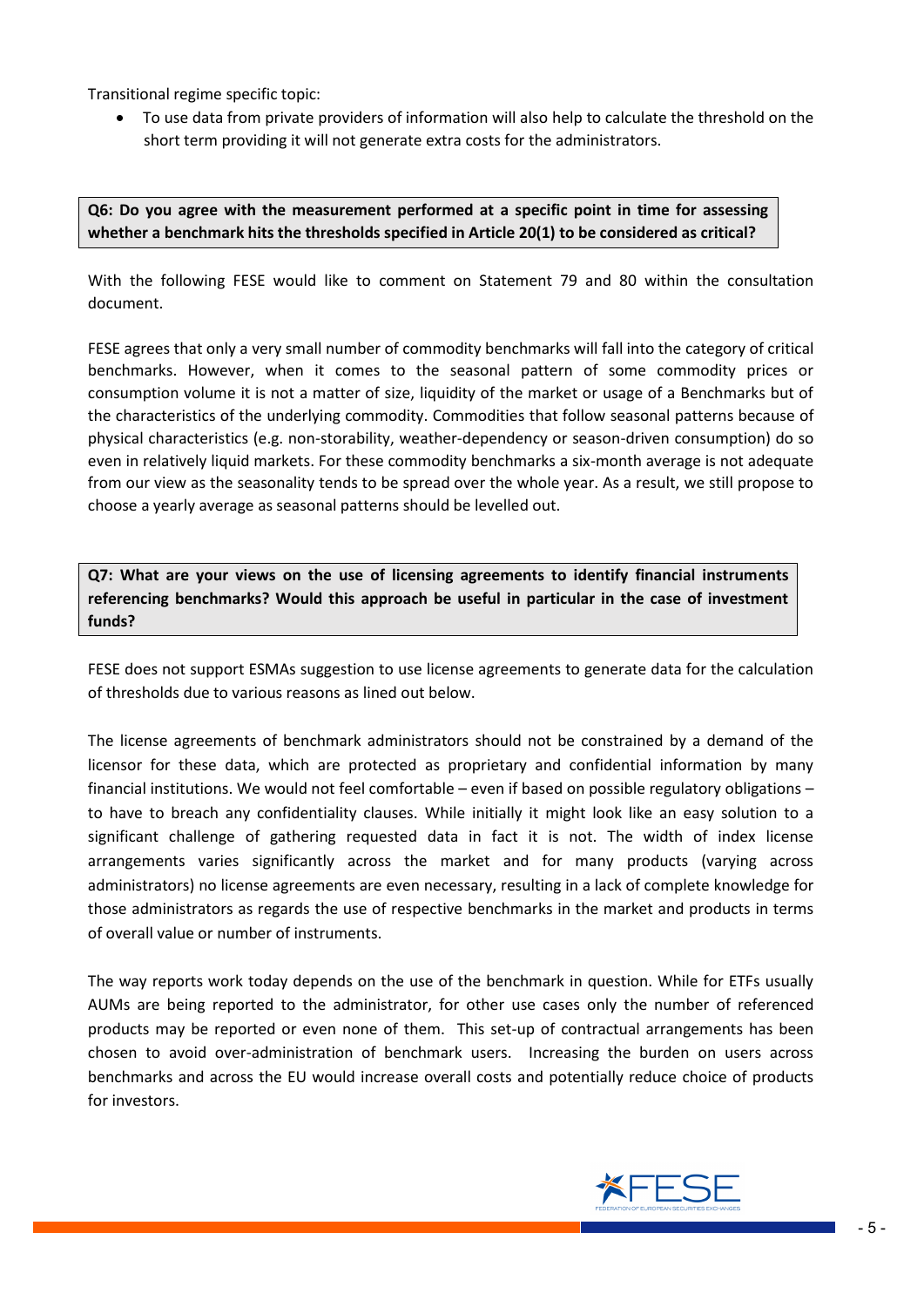**Q8: Do you agree with the criteria proposed? Do you consider that additional criteria should be included in the technical advice?**

**Q9: Do you think that the concept of "***significant share of***" should be further developed in terms of percentages or ranges of values expressed in percentages, to be used for (some of) the criteria based on quantitative data? If yes, could you propose percentages of reference, or ranges of values expressed in percentages, to be used for one or more of the proposed criteria?**

FESE considers that it is unclear how the value of financial instruments etc. that reference a benchmark is to be sourced. This alternative method of determining the categorisation of benchmarks is still reliant on the value of financial instruments that reference a benchmark but there is no clarity as to how this value is to be sourced.

# **Q10: Do you agree with the suggested indicators for objective reasons for endorsement of thirdcountry benchmarks?**

FESE appreciates ESMAs considerate approach as regards endorsement of Third Country Benchmarks. While we understand and certainly share the regulators view that any misuse of endorsement shall be prevented (as already clearly lined out in the L1 text), FESE would like to point out that global markets require global indices. In this respect, FESE appreciates an approach which allows for diversity of indices within the EU while protecting EU investors and market participants.

The model of endorsement provides for a sensible solution especially in such cases where certain globally established benchmarks with a larger subscriber-base outside the EU are being made available in, the EU market and to EU investors. Third Country administrators of such benchmarks would most likely not consider relocating, neither would they consider submitting their IP rights to any EU located administrator. In such cases, endorsement is of significant value to the EU market and should be supported as much as possible.

That said, we would appreciate an explicit confirmation from ESMA that the avoidance of a significant increase of costs borne by benchmark users is an analogous advantage to the users as a reduction of costs. If endorsement in the EU required transitioning of the benchmark operations to an EU entity, this would be a significant cost burden that would ultimately have to be passed down to the benchmark users.

### New global benchmarks providers

FESE deems it important that not only existing benchmarks are being considered for endorsement, but also new ones in order to not exclude potential options for the EU market from the beginning.

Therefore, FESE is concerned that the proposed approach does not sufficiently take into account the newer global index providers. The Consultation Paper states that an index provider with a large subscriber-base outside the EU could use this fact as a valid objective reason for endorsement. We believe that this phrase would create unnecessary, higher entry barriers for new index providers to offer

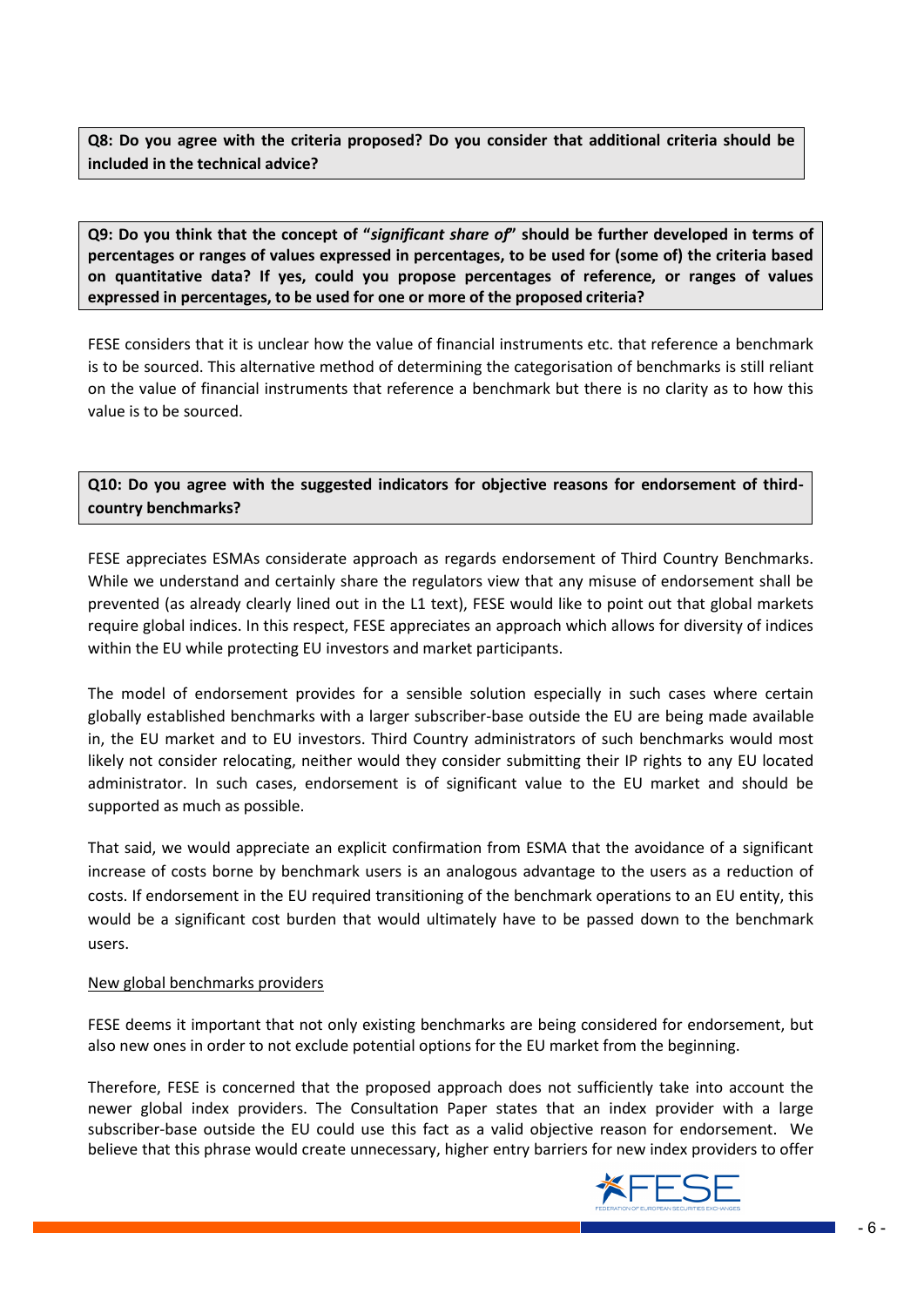their services within the EU, thus creating an anti-competitive environment and potentially disadvantaging EU benchmark users.

Thus, we strongly suggest that ESMA consider softening or expanding this language so as not to create a competitive landscape that discourages new index providers from offering services to EU benchmark users.

### Additional objective reasons for endorsement

Moreover, we propose including the following additional objective reasons for endorsement. *IOSCO Principles for Financial Benchmarks*

According to the Recital (34), the Regulation should take into account the IOSCO Principles for Financial Benchmarks which serve as a global standard for regulatory requirements for benchmarks. FESE believes it would be prudent for ESMA to consider adding to the exhaustive list of valid objective reasons one such that following the IOSCO Principles with formal policies and procedures, combined with an EU presence, would be a strong and valid objective reason for third-country benchmark endorsement.

#### *Historical presence in a third country*

We furthermore believe that the endorsement provisions in the BMR were drafted with the specific aim to prevent regulatory arbitrage (i.e. preventing benchmarks currently provided in the EU from moving to third countries in order to benefit from a lighter regulatory regime). However, administrators of benchmarks historically provided from third countries (i.e. in advance of the development of the BMR) by definition have not based their decisions on the existence of the BMR. The addition of the criteria "historical presence in a third country" to the list of objective reasons should therefore allow benchmarks historically provided from third countries directly to qualify for endorsement.

**Q11: Do you agree with the criteria, included in the draft technical advice, that NCAs should use when assessing whether the transitional provisions could apply to a non-compliant benchmark? Could you suggest additional criteria?**

FESE generally welcomes ESMAs proposal as regarding the transitional provisions, while we would recommend an adapted wording in the case of transition to another benchmark, which currently seems to be too generic thus leaving unwanted room for interpretation.

FESE explicitly welcomes ESMAs approach as regards leaving certain discretion to NCAs when reviewing a non-compliant benchmark. Benchmarks may differ in nature as well as in use and thus discretion might be necessary. We appreciate, however, that while discretion shall be applied by NCAs, transparency about the decisions as well as the reasoning shall be provided to the public, thus limiting any potential un-level playing field.

We explicitly welcome as well ESMAs intension to apply a non-exhaustive list of criteria on which the assessment of a non-compliant benchmark should be based on, as well as the case by case approach. We appreciate that ESMA will liaise with the benchmark provider in order to use his experience within